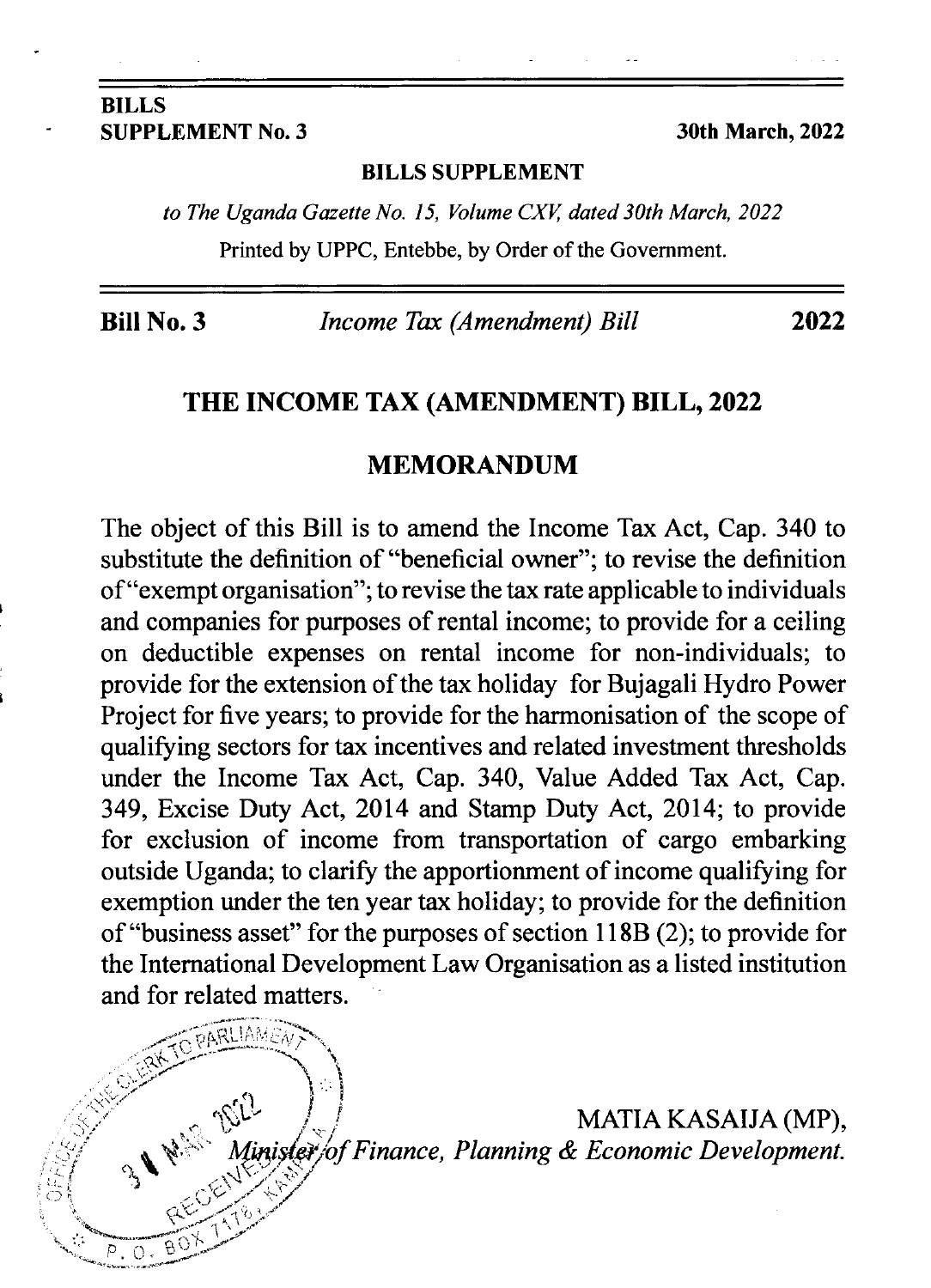# Bill No. 3 *Income Tax (Amendment) Bill* THE INCOME TAX (AMENDMENT) BILL, 2022

2022

## ARRANGEMENT OF CLAUSES

#### Clauses

- l. Commencement
- 2. Amendment of Income Tax Act
- <sup>3</sup>. Amendment of section 5 of the principal Act
- 4. Amendment of section 2l of the principal Act
- 5. Amendment of section 22 of the principal Act
- 6. Amendment of section 85 of the principal Act
- <sup>7</sup>. Amendment of section 89GB of the principal Act
- 8. Amendment of section 89P of the principal Act.
- <sup>9</sup>. Amendment of section 89QA of the principal Act
- 10. Amendment of section 118B of the principal Act
- 11. Amendment of First Schedule to principal Act
- 12. Amendment of Third Schedule to principal Act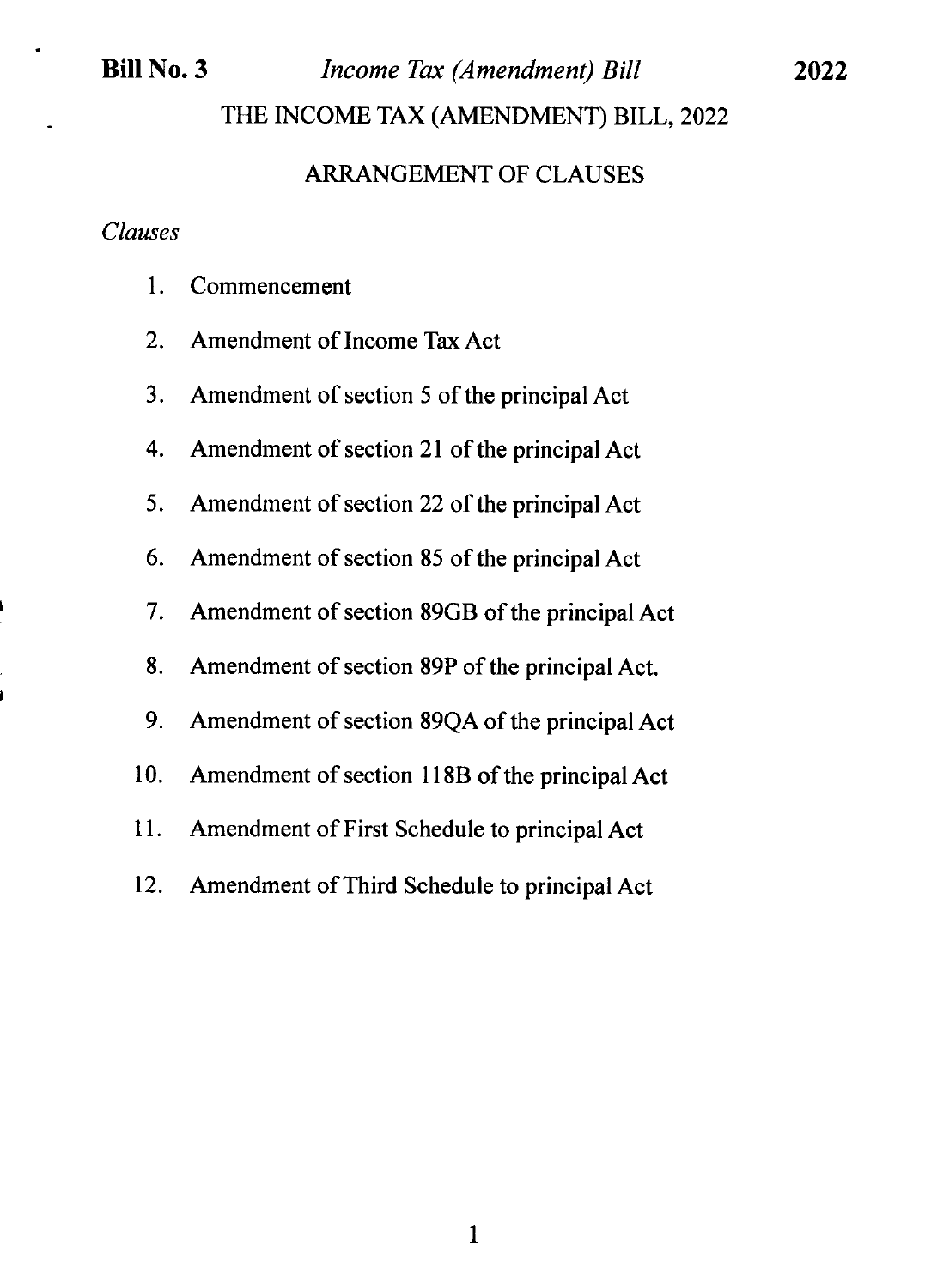A Bill for an Act

## ENTITLED

## THE INCOME TAX (AMENDMENT) ACT,2022

An Act to amend the Income Tax Act, Cap. 340 to substitute the definition of "beneficial owner"; to revise the definition of "exempt organisation"; to revise the tax rate applicable to individuals and companies for purposes of rental income; to provide for a ceiling on deductible expenses on rental income for non-individuals; to provide for the extension of the tax holiday for Bujagali Hydro Power Project for five years; to provide for the harmonisation of the scope of qualifying sectors for tax incentives and related investment thresholds under the Income Tax Act, Cap. 340, Value Added Tax Act, Cap.349, Excise Duty Act, 2014 and Stamp Duty Act, 2014; to provide for exclusion of income from transportation of cargo embarking outside Uganda; to clarify the apportionment of income qualifying for exemption under the ten year tax holiday; to revise the definition of "business asset"; to provide for the international development law organisation as a listed institution and for related matters.

BE IT ENACTED by Parliament as follows:

### 1. Commencement

This Act shall come into force on  $1<sup>st</sup>$  July, 2022.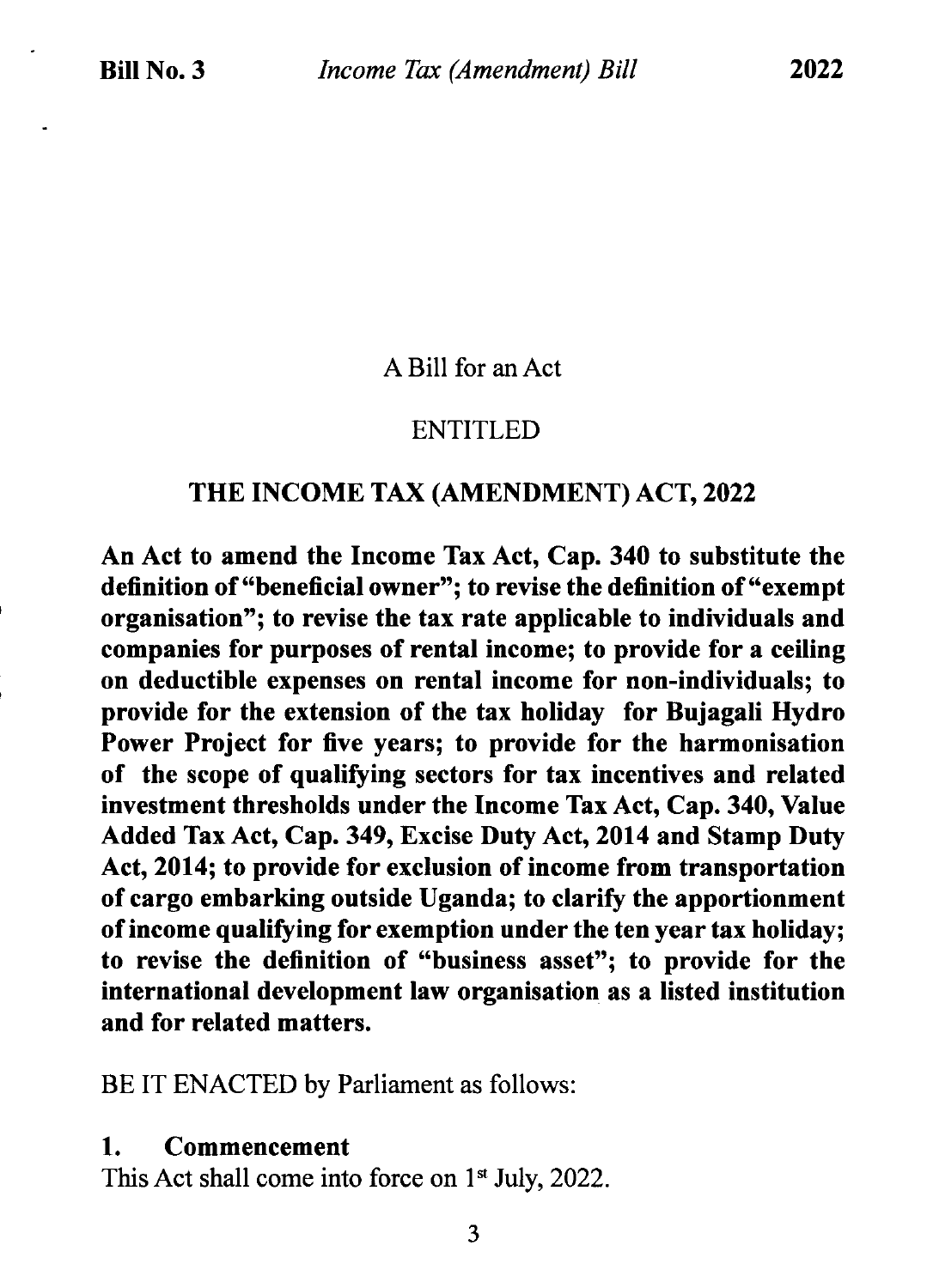## 2. Amendment of the Income Tax Act

The Income Tax Act, in this Act referred to as the principal Act, is amended in section 2-

- (a) by substituting for the definition of "beneficial owner" the following-
	- "(ea) "beneficial owner" means the natural person who ultimately owns or controls a customer or the natural person on whose behalf a transaction is conducted and includes a person who exercises ultimate control over a legal person or arrangement and-
		- (a) in relation to a legal person includes-
			- (i) the natural person who either directly or indirectly holds at least ten percent of shares or voting rights of the legal person;
			- (ii) the natural person who exercises control of the legal person through other means including personal or financial superiority; and
			- (iii) the natural person who has power to make or influence decisions of a legal person;
		- (b) in relation to trusts includes—
			- (i) the settlor;
			- (ii) the trustee;
			- (iii) the protector;
			- (iv) the beneficiary or the individual benefitting from the trust who is yet to be determined; and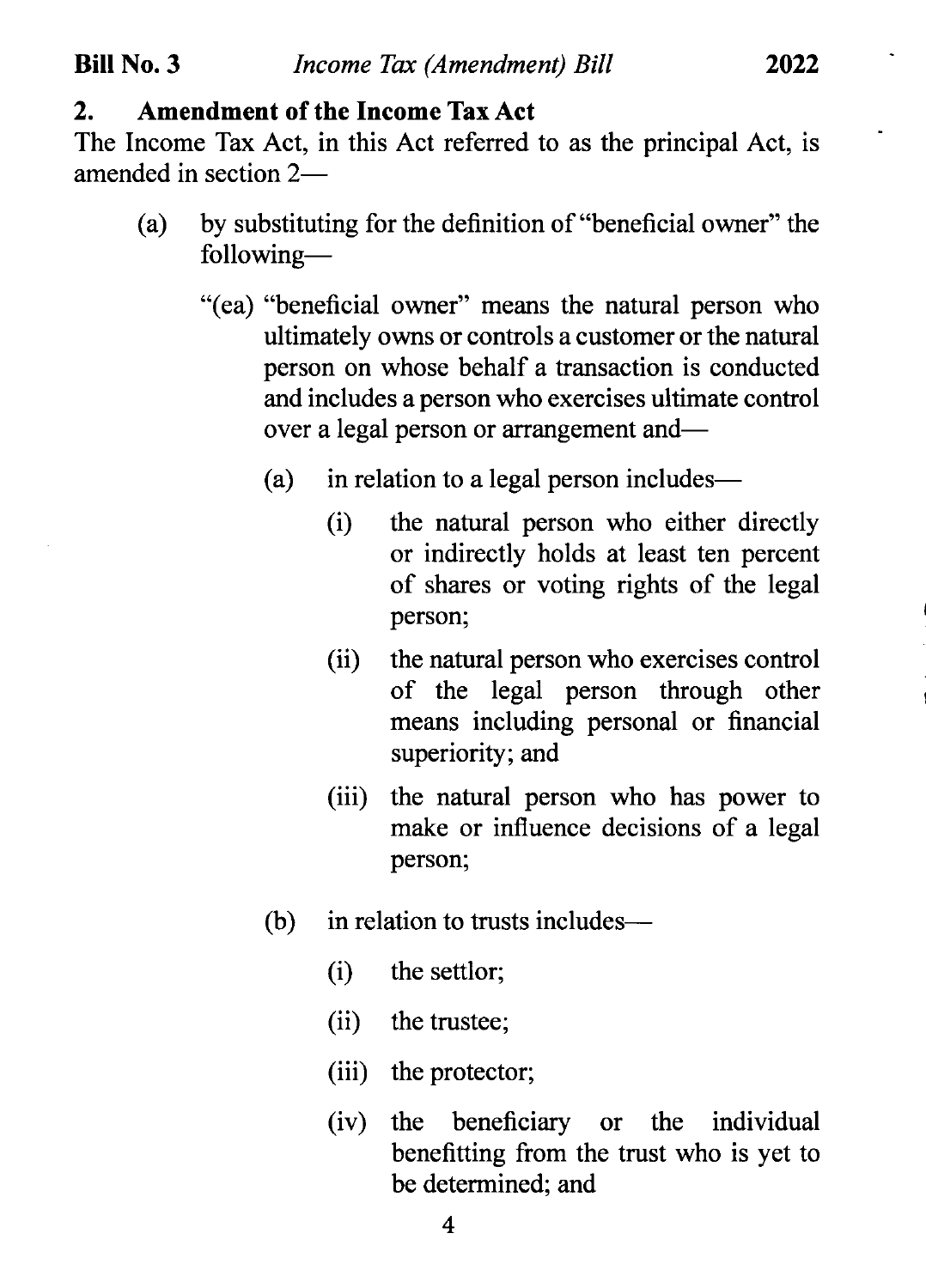$\ddot{\phantom{a}}$ 

,,

- (v) any other natural person exercising ultimate control of the trust; and
- (c) in relation to other legal arrangements similar to trusts, the natural person who holds positions equivalent to those referred to in subparagraph (b);" and
- (b) in section 2 (bb) by substituting for paragraph (B) the following-
	- "(B) a religious, charitable, educational institution or research institution whose object is not for profit;".

## 3. Amendment of section 5 of the principal Act

Section 5 of the principal Act is amended in subsection  $(3)$ —

- (a) by repealing paragraph (b);
- (b) by substituting for paragraph (c) the following-
	- "(c) the expenditures and loses incurred by a person, other than an individual or partnership, in the production of rent shall be allowed as a deduction for any year of income only as provided for in section  $22(1)(c)$ ;
- (c) by repealing paragraph (d);
- (d) by inserting immediately after paragraph (d) the following-
	- "(e) the expenditures incurred or gross rent derived by a partnership shall be allocated to the partners in accordance with section 67 (5) and (7) of this Act."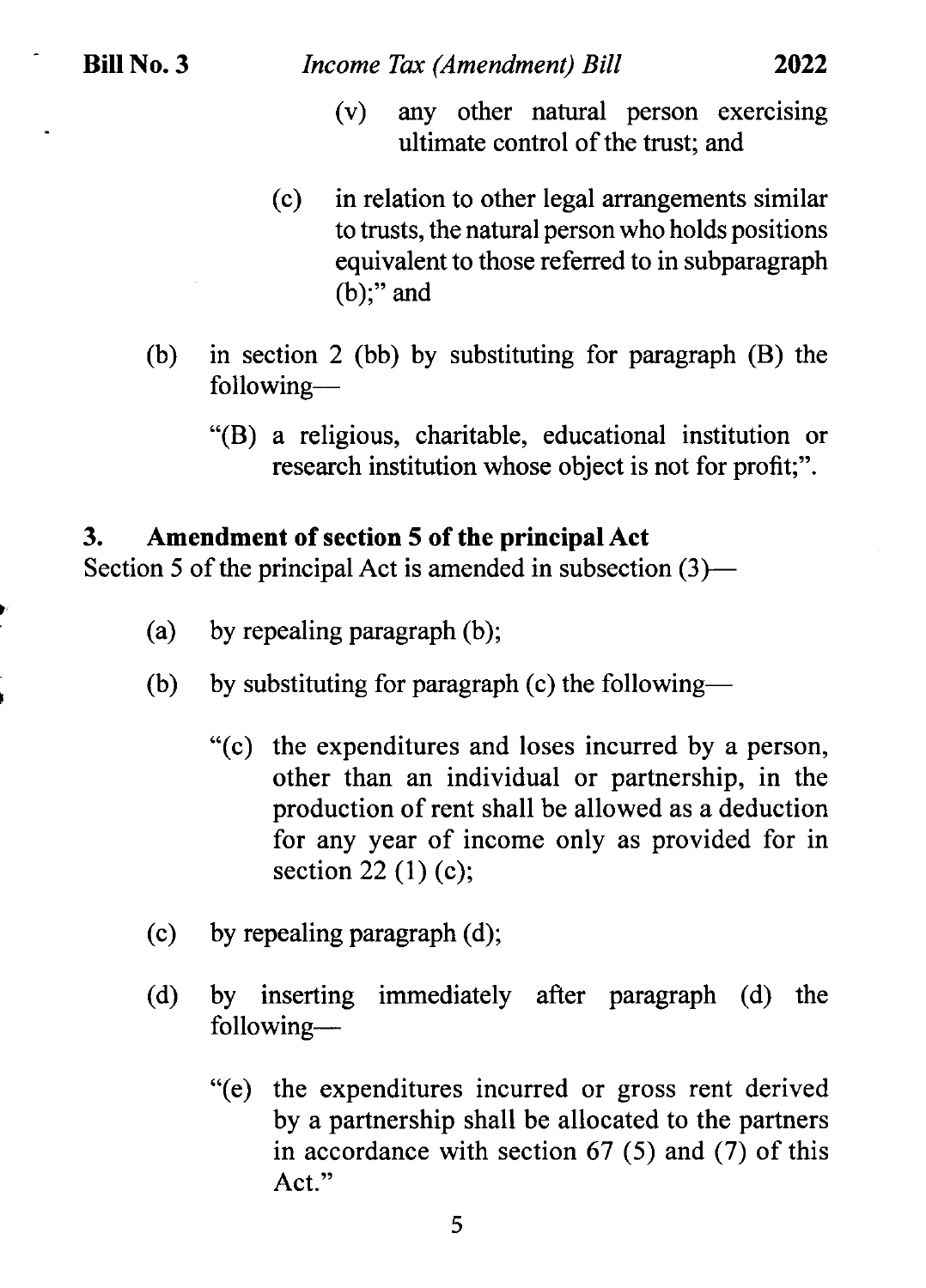## Bill No. 3 *Income Tax (Amendment) Bill*

## 4. Amendment of section 2l of the principal Act

Section 21 of the principal Act is amended—

- (a) in subsection (1) (ac) by substituting "2022" with "2027";
- (b) by inserting immediately after subsection (l) (ah) the following-
	- "(ai) the income of a manufacturer, other than <sup>a</sup> manufacturer referred to in paragraph (af), whose investment capital is, for over a period of at least ten years from the date of commencement of business, at least thirty-five million United States Dollars for a foreign investor or five million United States Dollars for an investor who is a citizen, who has—
		- (i) capacity to source at least fifty percent of the locally produced raw materials, subject to availability; and
		- (ii) capacity to employ a minimum of one hundred citizens;
	- (aj) the income of a developer of a hospital facility, whose investment capital is, for over a period of at least ten years from the date of commencement of business, is at least five million United States Dollars;"; and
- (c) in subsection (1b) by substituting for paragraph (A) the following-
	- " $A$  the total amount of investment made by the investor from the beginning of the year of income in which the tax incentive was established by this Act;".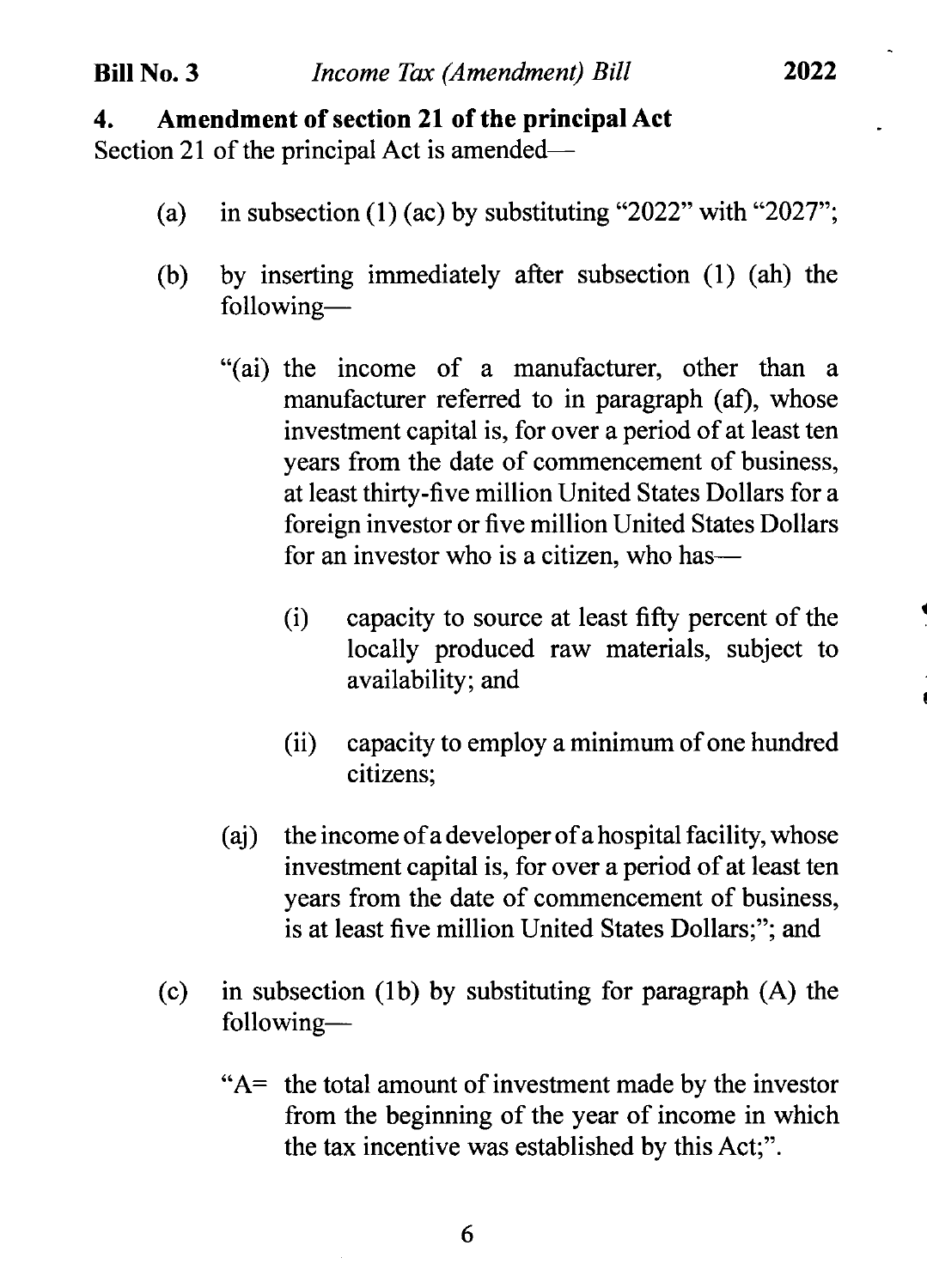Section 22 of the principal Act is amended in subsection  $(1)$ —

- (a) by substituting for paragraph (c) the following-
	- "(c) in case of rental income, the expenditure and losses incurred by a person other than an individual or partnership in the production of such income subject to subsection (1a);";

2022

- (b) by repealing paragraph (ca); and
- (c) by inserting immediately after subsection (1) the following-
	- "(la) Where the expenditure and losses incurred by <sup>a</sup> person other than an individual or partnership in the production of rental income exceeds fifty percent of the rental income, the allowable deduction shall be fifty percent of the rental income for that year of income and any excess of the expenditure and losses shall be carried forward to the subsequent year of income."

# 6. Amendment of section 85 of the principal Act

Section 85 of the principal Act is amended by inserting immediately after subsection (4) the following-

"(5) For avoidance of doubt income derived from the carriage of passengers who do not embark or cargo or mail which is not embarked in Uganda is not income derived from a Ugandan-source service contract."

# 7. Amendment of section 89GB of the principal Act

Section 89GB of the principal Act is amended by substituting for subsection  $(2)$  the following-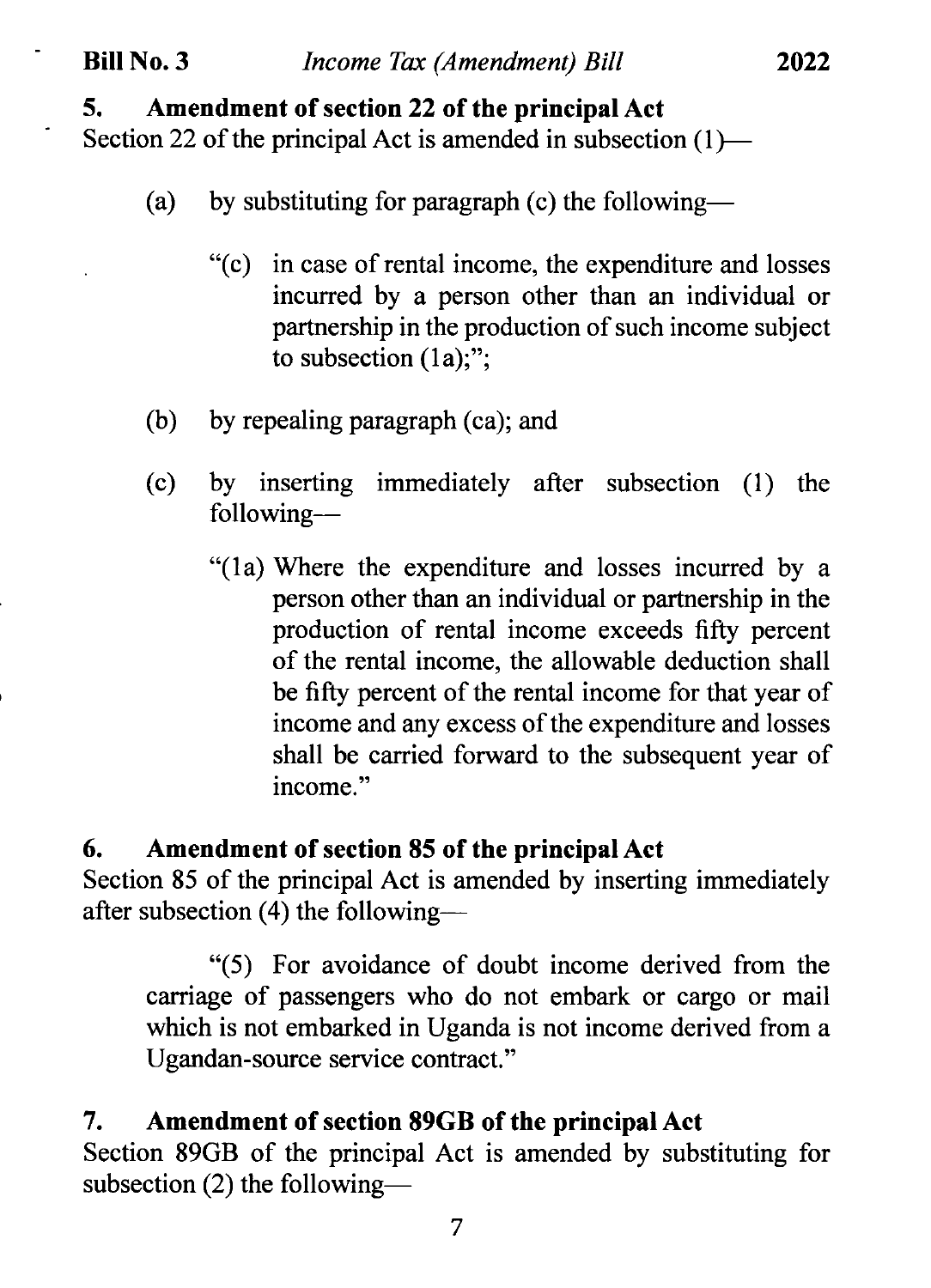\*(2) If the cost of acquiring an intangible asset is treated as petroleum exploration expenditure, section 3l applies to the asset on the basis that the intangible asset is amortised at the rate of one hundred percent."

## 8. Amendment of section 89P of the principal Act.

Section 89P of the principal Act is amended by substituting for paragraph (a) the following-

"(a) mining or petroleum revenues and other taxes charged in any assessment shall be payable on the due date of fumishing a retum."

# 9. Amendment of section 89QA of the principalAct

Section 89QA of the principal Act is amended by substituting for subsection  $(1)$  the following--

"(l) Notwithstanding the provisions of sections 48 and 49A of the Tax Procedure Code Act, 2014 a licensee who fails to furnish a return or provide any other document within the time prescribed by this Act is liable to a penalty of not less than fifty thousand United States Dollars and not exceeding five hundred thousand United States Dollars."

## 10. Amendment of section l18B of the principal Act

Section 118B of the principal Act is amended by inserting immediately after subsection (2) the following-

"(3) For the purposes of this section, "business asset" means land, whether the whole or any part of the land, which is used or held for use in any business except land held as a trading stock and includes-

(a) land that is used in business to generate income other than land of an individual that is subject to rental tax; and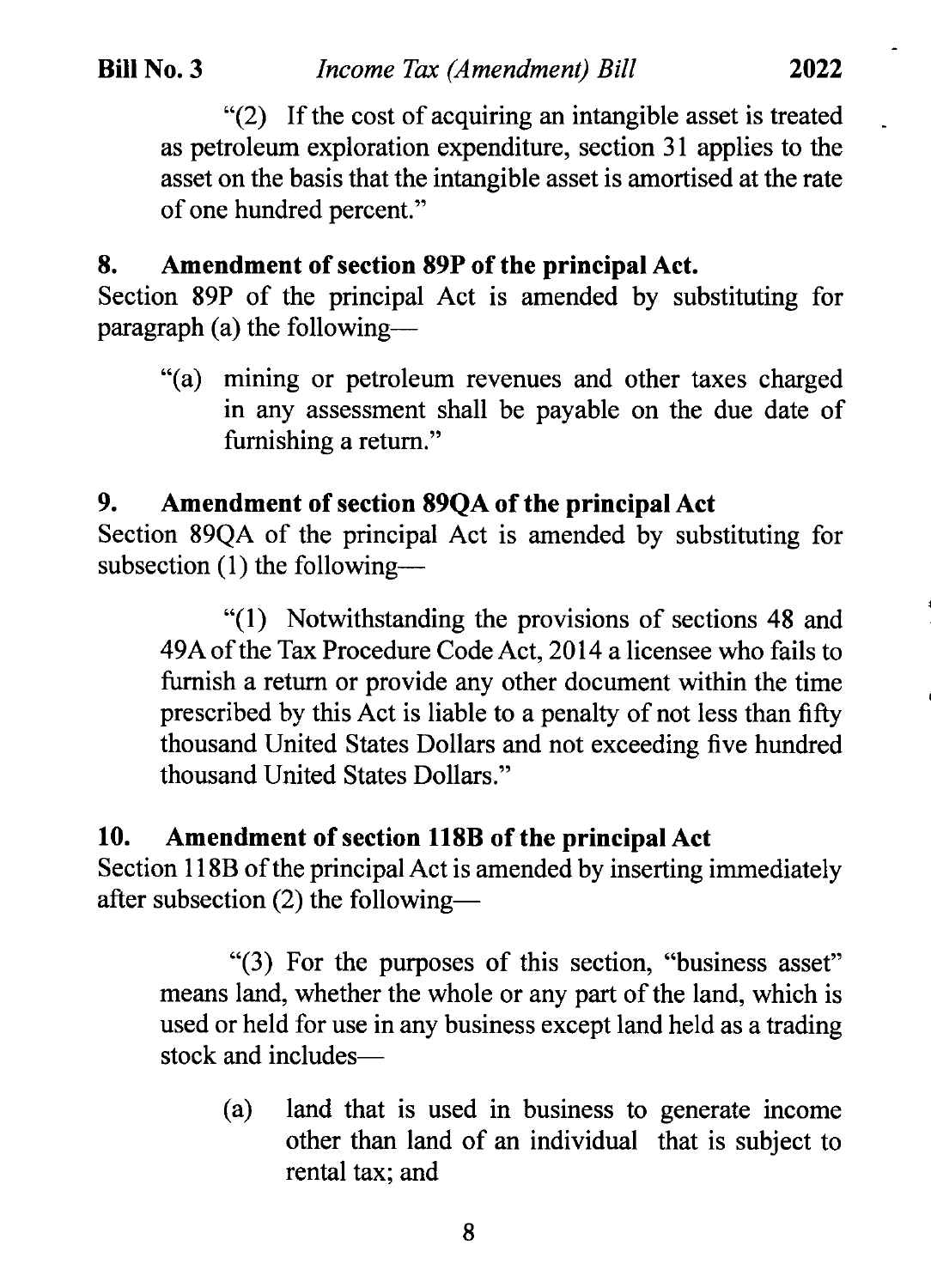- (b) land owned by a company, trust or partnership.
- (4) This section shall not apply to-
- (a) a seller where the Commissioner is satisfied that the seller has regularly complied with the obligations imposed on that person under this Act; or
- (b) the disposal of any property by means of gift, bequest, devise or inheritance that does not generate a gain included in business, employment or property income.

# 11. Amendment of First Schedule to principal Act

The First Schedule to the principal Act is amended—

(a) by inserting the following appropriately-

"International Development Law Organisation (IDLO);." and

(b) by substituting "Department for Development (DFID)" with "Foreign, Commonwealth and Development Office (FCDO)". International

# 12. Amendment of Third Schedule to principal Act

The Third Schedule to the principal Act is amended by substituting for Part VI the following-

# 'Part VI

# Rate of Rental Tax applicable to an individual

The tax rate applicable to an individual for the purposes of section  $6(2)$  is 12% of the gross rental income."